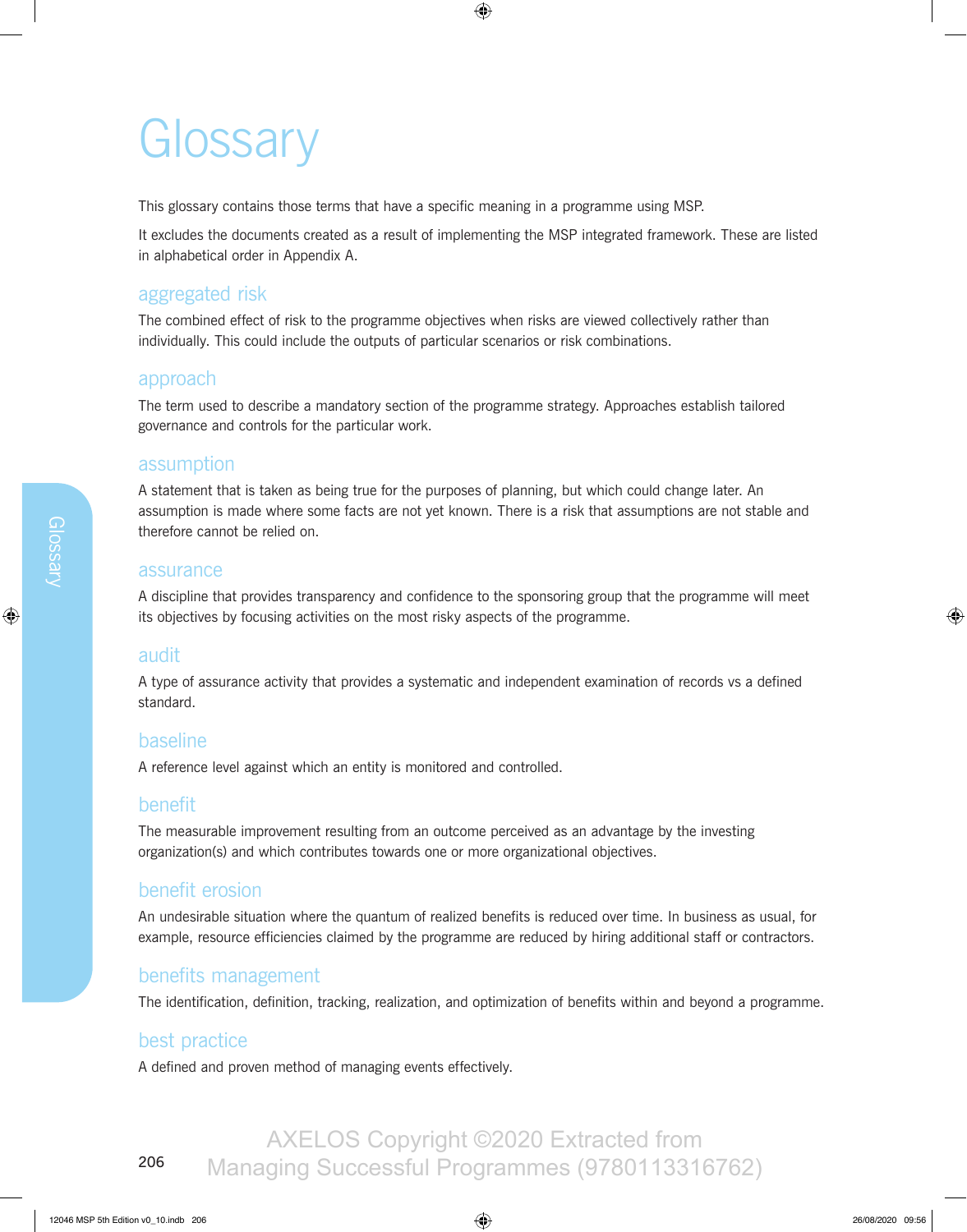# budget

The sum of the estimates of income and expenditure for the programme that are delegated to the roles in the programme organization.

# business as usual (BAU)

The ways of working used by an organization to achieve its objectives in its steady state.

# business change manager (BCM)

A role that is accountable to the programme board and has overall and ongoing responsibility for the successful day-to-day adoption of new capabilities in the investing organization(s) in support of the realization of outcomes of benefit on behalf of the senior responsible owner (SRO).

# capability

The completed set of project outputs required to deliver an outcome; this exists prior to transition. It is a service, function, or operation that enables the organization to exploit opportunities.

# cash flow

The net amount of cash and cash-equivalents that the programme requires to pay for resources over time.

# change agents

The people deployed by the investing organization(s) to shape, drive, and implement change.

# change control

The procedure that ensures that all changes which may affect the programme's agreed objectives are identified and assessed, and then approved, rejected, or deferred.

# change recipients

The people in the investing organization(s) who are expected to change their ways of working.

# community of practice

A learning network of people who share a skill and who improve as they interact and learn from each other on a regular basis.

# continual improvement

A delivery mode used for improvement work that enables an organization to identify waste in a process or system and work to eliminate this.

# corporate governance

The means by which an organization is directed and controlled. At the level of a legal entity, corporate governance is focused on maintaining a sound system of internal control by which the directors and officers of the organization ensure that effective management systems are in place to protect assets, earning capacity, and the reputation of the organization.

# corporate portfolio

The totality of the change initiatives within an organization; it may comprise a number of programmes, standalone projects, and other initiatives that achieve congruence of change.

# AXELOS Copyright ©2020 Extracted from Managing Successful Programmes (9780113316762)

207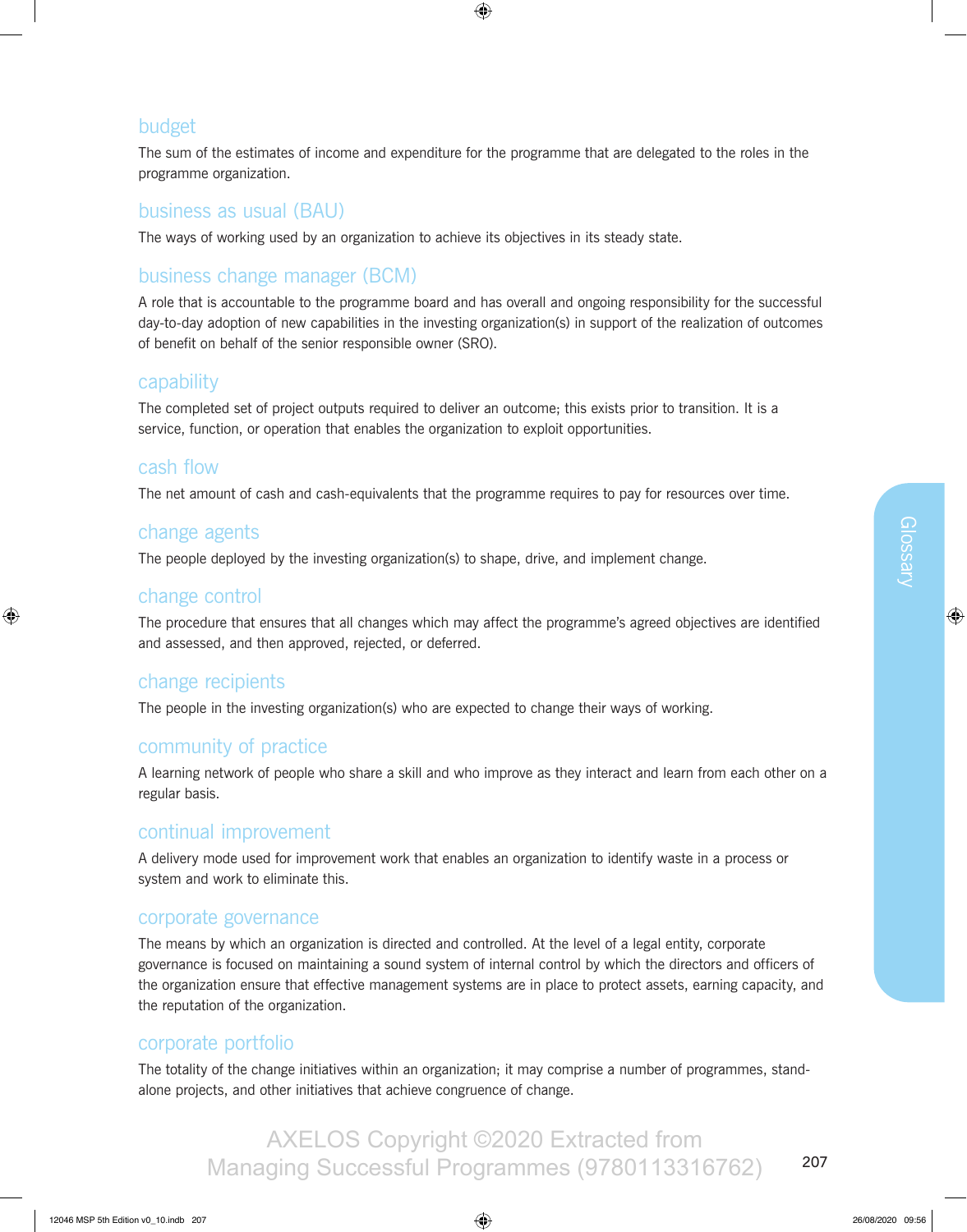## current state

The existing operating model and performance of the organization(s) that will be impacted by a programme. Also called 'as-is state'.

# decision point

An event or occurrence that triggers the need for programme governance to make decisions about the future of the programme.

# decision quality

A concept that supports organizations in making appropriate decisions by focusing on the decision-making process.

## decision tree

A technique that uses a tree-like model to evaluate different options to a problem by considering conditions, probabilities, and consequences.

# delegated limits of authority

The limits for decision-making that are delegated to individual roles in an organization; the limits define the levels of accountability of those roles.

#### dependency

An activity, output, decision, or resource that is required to achieve an aspect of the programme.

#### dis-benefit

The measurable decline resulting from an outcome perceived as negative by the investing organization(s) and which detracts from one or more organizational objectives.

# document

A record, in any format, used to evidence application of the MSP integrated framework.

# enterprise agility

A condition of an organization that is able to be flexible and responsive to drivers in its environment. Programme management enables enterprise agility. Also called 'corporate agility' or 'organizational agility'.

## financial contingency

The financial allowance that the investing organization(s) decides to make available to deal with identified and unidentified risks.

## financial measure of benefit

A metric that enables benefit to be evaluated in financial terms, e.g. cash saved or revenue growth.

## funding mechanism

The way(s) that the investing organization(s) chooses to provide finances to the programme over time.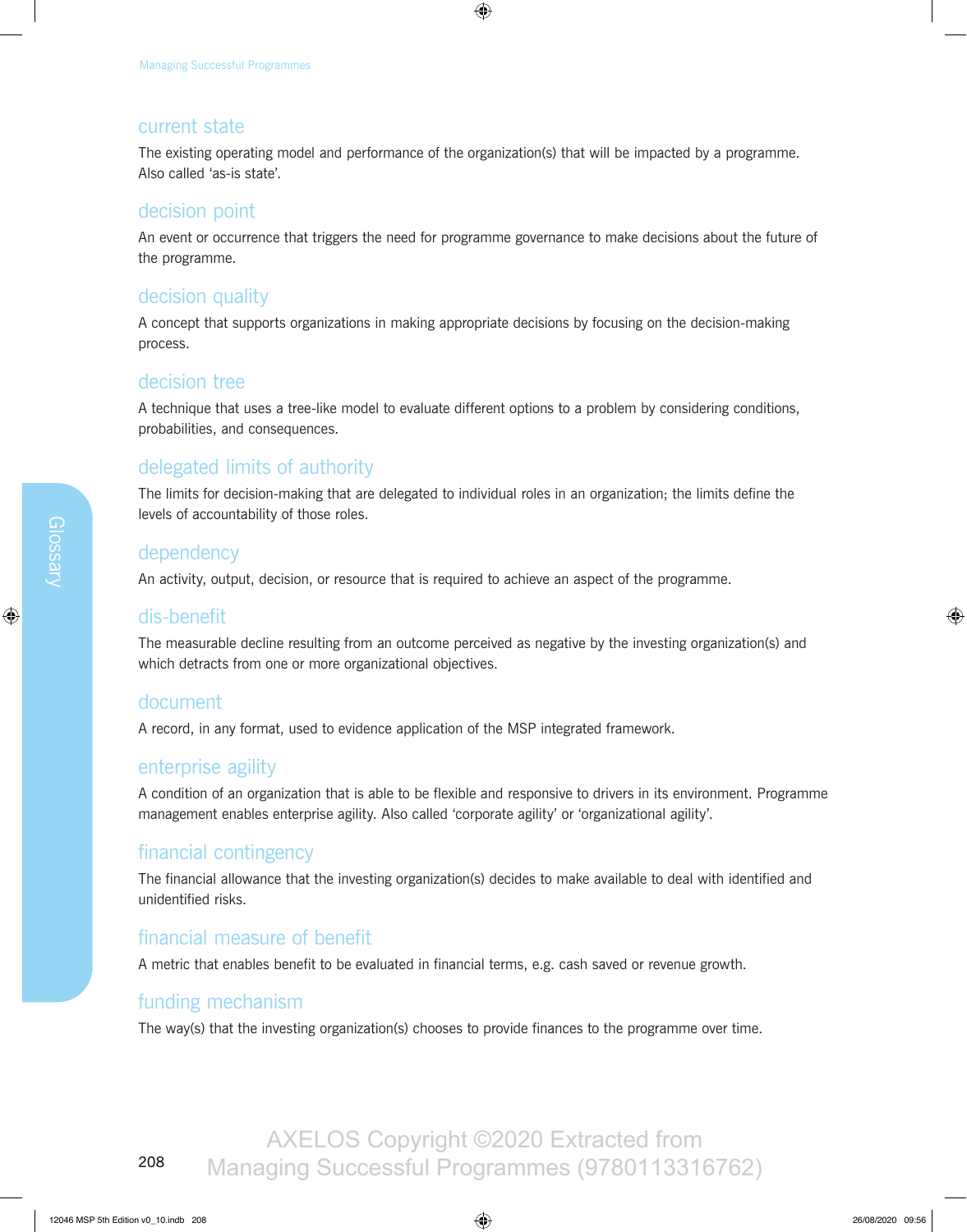# future state

The defined future state of the organization at the end of the programme and documented in the target operating model. Also called the 'to-be state' or 'end-state'.

# gated review

A structured review of a project, programme, or portfolio as part of the formal assurance arrangements carried out at key decision points in the lifecycle to ensure that the decision to invest as per the agreed business case remains valid.

# health check

A type of assurance activity that examines a snapshot of performance status in order to identify which areas are going as planned and which need attention. Unlike audits, health checks are focused on learning and knowledge capture rather than compliance with a standard.

# hybrid project lifecycle

A project delivery mode that combines a linear lifecycle for some phases or activities with an iterative lifecycle for others.

# incremental progression

An approach to delivering a programme that focuses on delivering benefits of value to stakeholders throughout the programme lifecycle, adapting as necessary to align with new information.

# investing organization

The body that carries the risks associated with funding the programme and realizing the beneficial outcome.

# investment appraisal

A collection of techniques used to identify the viability of an investment as part of the creation of the business case. The purpose of investment appraisal is to assess the viability of decisions and the value they generate.

#### **issue**

An unplanned event that has occurred and requires management action. It could be a problem, query, change request, or a risk that has occurred.

#### issue owner

The person who is assigned to take responsibility for resolving the issue to the satisfaction of the programme's governance boards.

# iterative project lifecycle

A project delivery mode that repeats aspects of the design or delivery with the objective of managing any uncertainty of scope by allowing outputs to evolve as learning and discovery take place.

# key performance indicator (KPI)

A metric (either financial or non-financial) that is used to set and measure progress towards an organizational objective.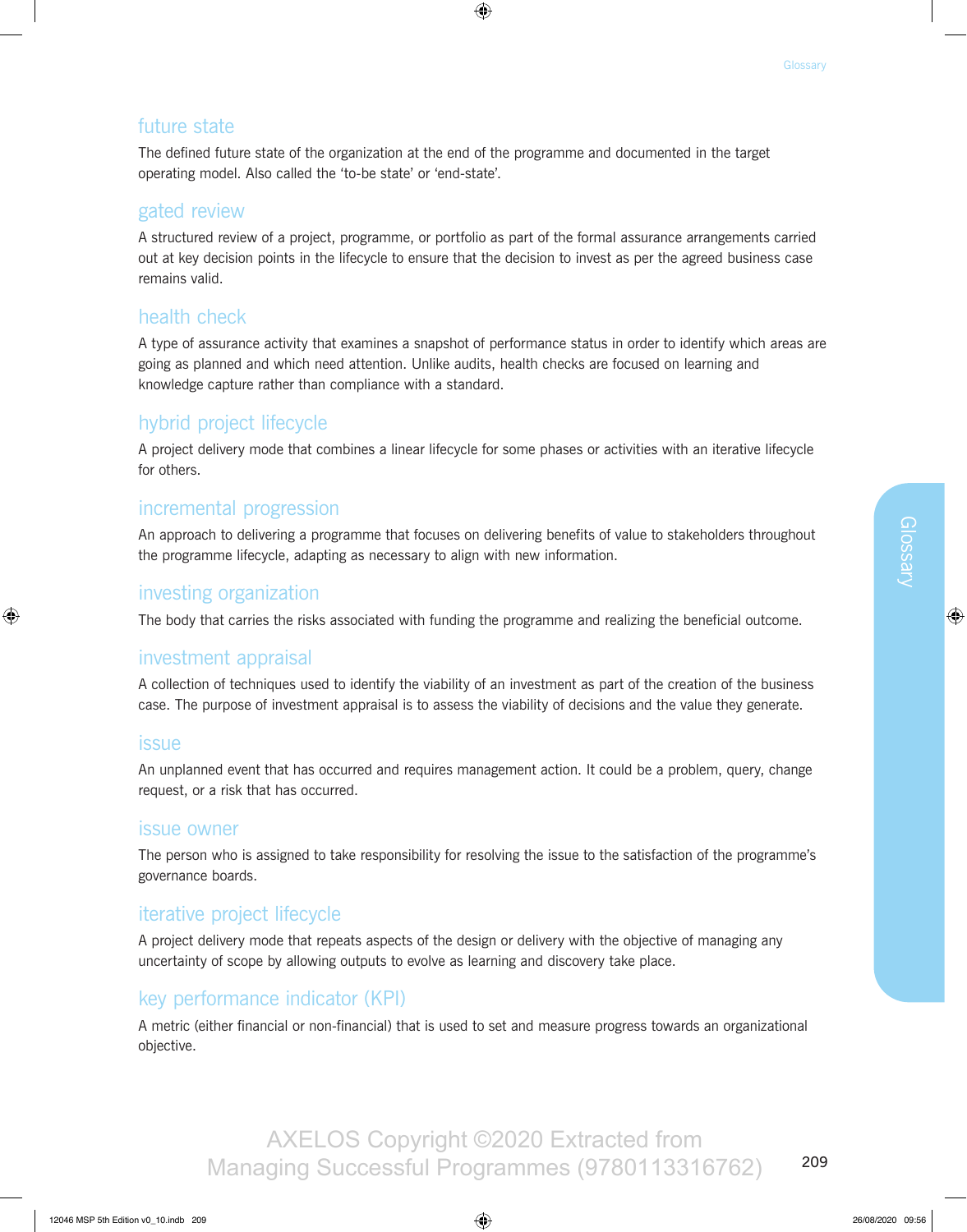# knowledge

An asset embedded tacitly in the minds of individuals or codified explicitly as information. Most knowledge is tacit and only becomes explicit when there is an investment of effort to do so.

# landing point

A control point, following delivery of a step-change in capability and benefits realization (tranche), at which a programme can be redirected or closed.

## lessons learned

Forms of new knowledge and/or understanding that arise from experience and which have been explicitly learned by embedding them into ways of working.

## **lifecycle**

Defines the interrelated steps, stages, phases, or processes that provide a structure for governing the progression of work.

# linear project lifecycle

A project delivery mode that aims to complete the delivery of outputs within a single pass through a set of distinct phases, completed sequentially.

#### maturity assessment

An assurance activity that enables the assessment and benchmarking of a programme vs a framework such as P3M3.

# multimodal delivery

The selection of project lifecycles and/or methods of delivering the work of a programme that are appropriate to the task, the team, the individuals (including customers, stakeholders, leaders, and workers), and the context.

# non-financial measure of benefit

A metric that enables a benefit (e.g. customer satisfaction) to be counted but not evaluated in financial terms.

## opportunity

An uncertain event that would, if it occurred, have a favourable impact on programme objectives. Also called a positive risk or upside risk.

# organizational ability

The overall capability of an organization to perform the work required to deliver outcomes of benefit with its current people, processes, and practices.

## organizational capacity

The amount of work that an organization can deliver in a given period of time.

#### outcome

210

The result of change, normally affecting real-world behaviour and/or circumstances. Outcomes are desired when a change is conceived. They are achieved as a result of the activities undertaken to effect the change.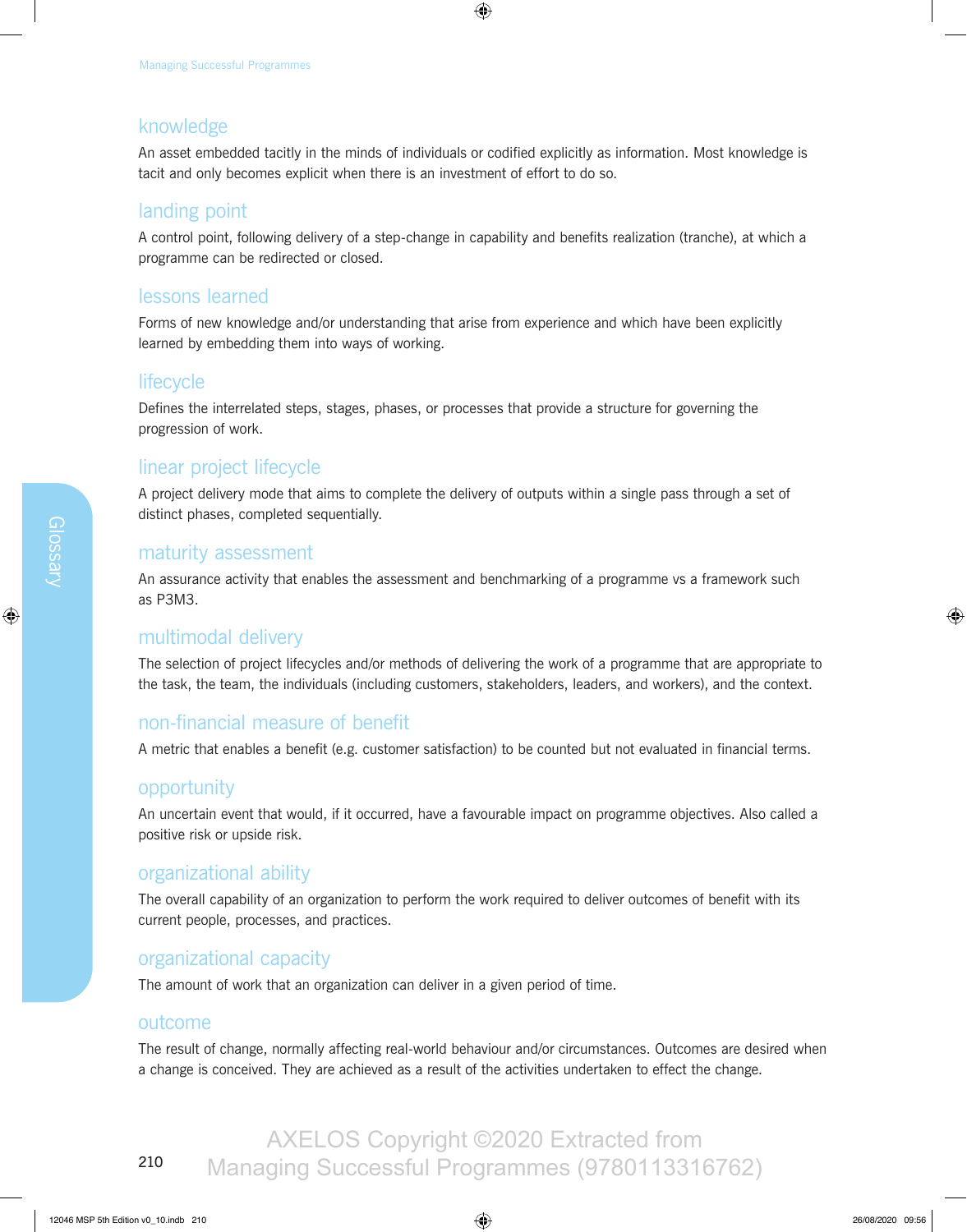## output

The tangible or intangible deliverable of an activity.

# P3M3

The Portfolio, Programme and Project Management Maturity Model that provides a framework with which organizations can assess their current performance and put in place improvement plans.

## pace

The timing of programme delivery to ensure the appropriate balance between a number of factors. The factors include delivery of capabilities, achievement of desired programme outcomes, available funds, maintenance of current performance levels, and business as usual (BAU) activities.

# policy

Formally documented management expectations and intentions, used to direct decisions and activities.

# portfolio

The totality of an organization's investment (or segment thereof) in the changes required to achieve its strategic objectives.

# principle

A guiding obligation that is continually required to achieve value from programme management.

#### process

A structured set of activities that define the sequence of actions and their inputs and outputs to achieve a specific objective.

#### programme

A temporary structure designed to lead multiple interrelated projects and other work in order to progressively achieve outcomes of benefit for one or more organizations.

#### programme board

The governance board with delegated authority to drive delivery of the outcomes of benefit of the programme within the defined constraints. Members of the programme board include (as a minimum) the senior responsible owner (SRO), the programme manager, the business change manager (BCM), and the leader of the programme office.

#### programme environment

The internal and external context of the programme comprising the ecosystem of stakeholders and the business as usual (BAU) operations and functions of the investing organization(s).

#### programme governance

The framework of authority and accountability applied by the investing organization(s) to control the work of the programme and ensure the creation of value.

#### programme management

The management of the temporary structure designed to lead multiple interrelated projects and other work in order to progressively achieve outcomes of benefit for one or more organizations.

> 211 AXELOS Copyright ©2020 Extracted from Managing Successful Programmes (9780113316762)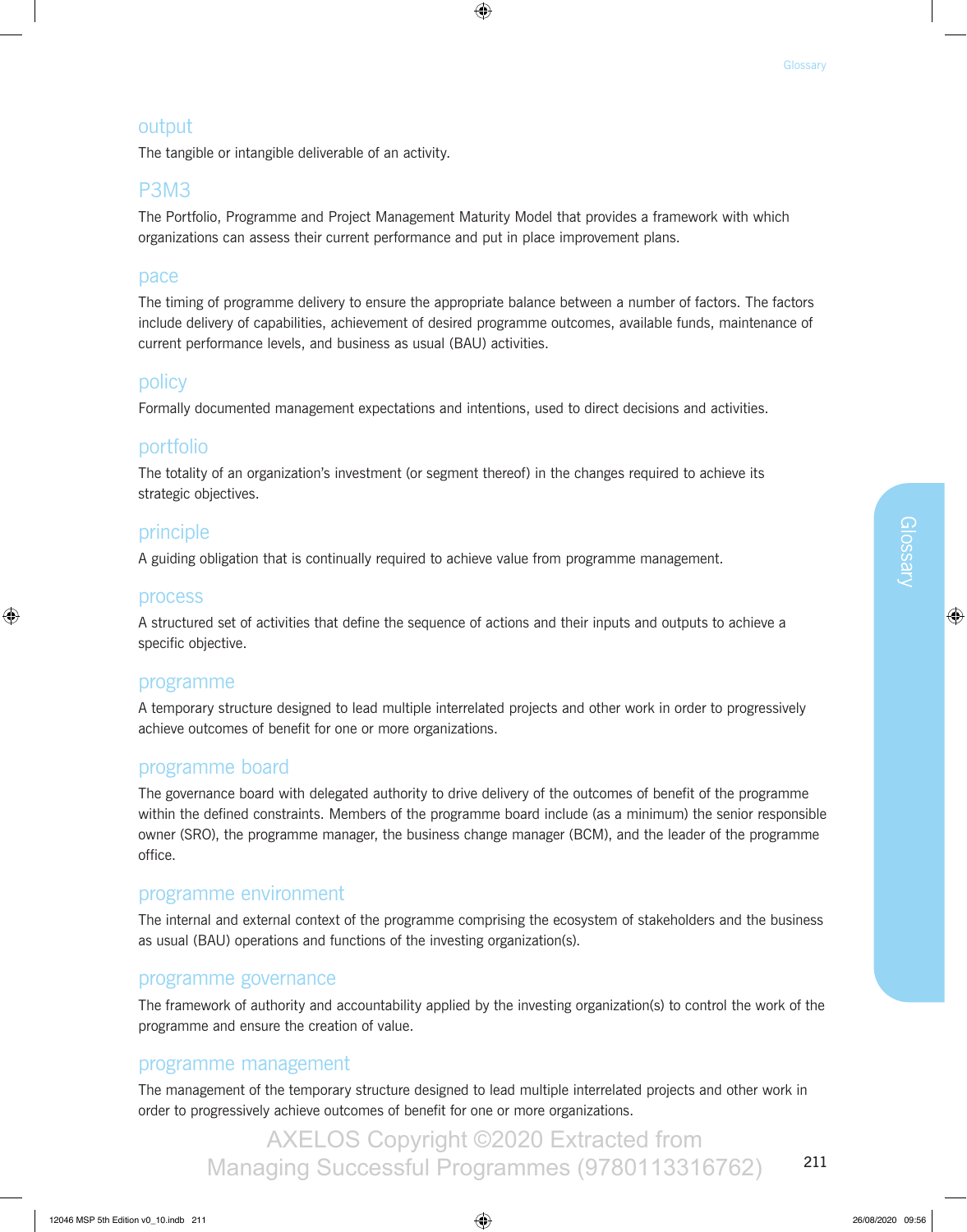#### programme manager

A role that is accountable to the programme board and has overall and ongoing responsibility for the successful day-to-day leadership of the programme in support of the senior responsible owner (SRO).

#### programme office

A governance-supporting office, led by the programme office lead, with primary responsibility for managing delivery and capacity controls for the programme. The programme office may be part of a wider governance office such as a portfolio management office, or may work with other relevant governance offices such as a project management office or a centre of excellence.

#### programme organization structure

The temporary organization that has been put in place to deliver the programme, including the governance boards and supporting offices.

#### programme risk

An uncertain event that, if it occurs, will have an effect on the achievement of the programme's objectives. The exposure of the programme's objectives to risk is determined by multiplying the perceived likelihood of each threat or opportunity occurring by an estimate of the size of its impact on one or more of the objectives.

#### programme risk appetite

The amount of risk the investing organization(s) is willing to accept in pursuing the benefits of the programme.

#### project

A temporary organization that is created for the purpose of delivering one or more business outputs according to a specified business case.

## proximity (of risk)

The time factor of risk (i.e. when the risk may occur). The impact of a risk may vary in severity depending on when the risk occurs.

#### register

A formal repository, managed by the programme manager, that requires agreement by the sponsoring group on its format, composition, and use. MSP has three registers: issue register, risk register, and decision register.

#### resources

The people, information, equipment, facilities, and funding required to deliver the planned work.

#### retrospective

A regular event that looks at how the process of doing work can be improved.

#### risk assessment

The term used for the identification, analysis, and evaluation of risks.

#### risk connectivity

An analysis of the relationships between risks, providing insight into how they might unfold.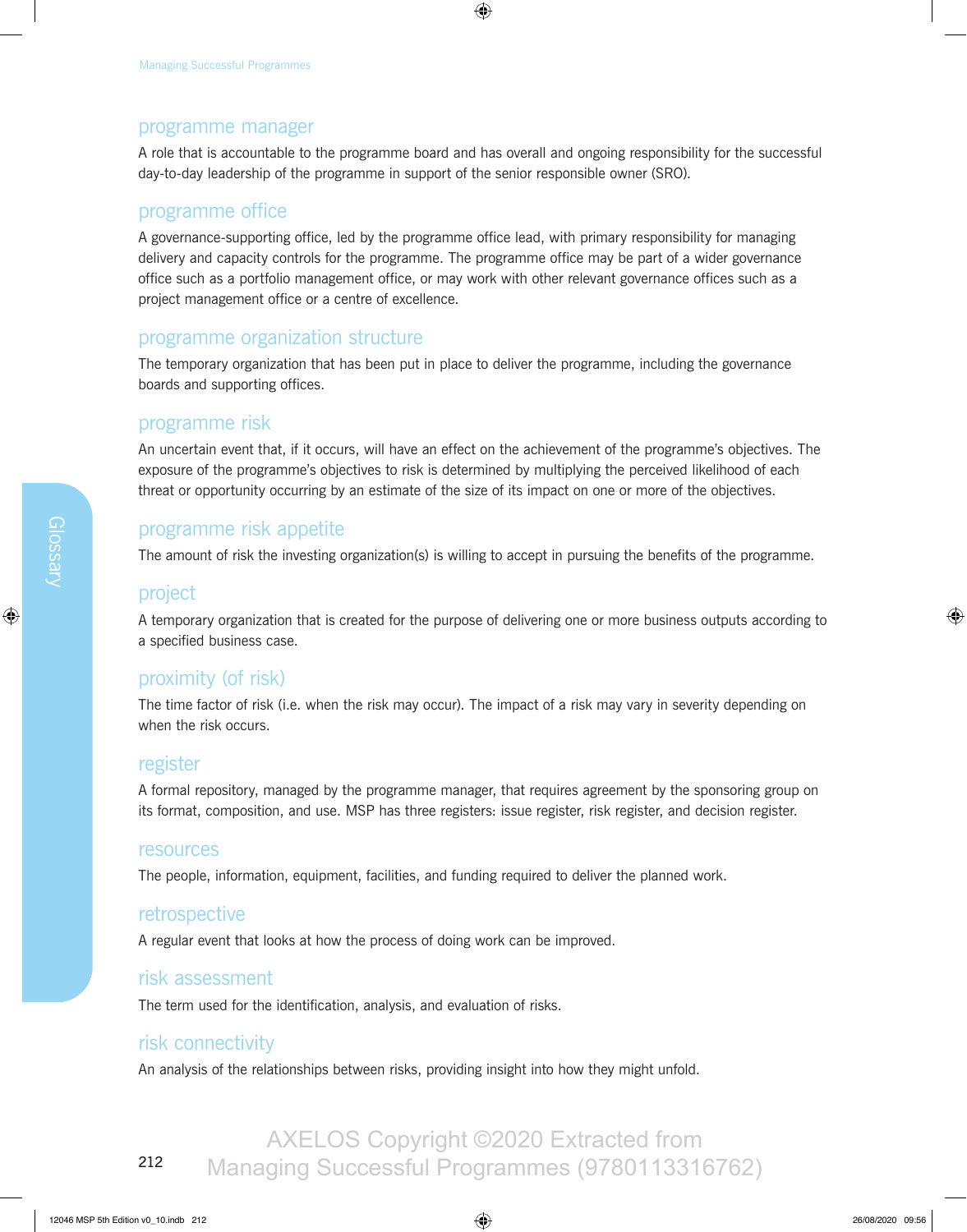# risk identification

The determination of what could pose a risk; a process to describe and list sources of risk (threats and opportunities).

## risk owner

The person who is assigned to take responsibility for responding to a risk to the satisfaction of the programme's governance boards.

# risk prioritization

The process of determining which risks matter the most by considering the likelihood of occurrence, the size of impact on objectives should the risk occur, and (sometimes) other factors such as risk proximity.

# risk universe

A visualization of all the types of risk that could affect an entity.

# senior responsible owner (SRO)

The single individual with ongoing accountability for the successful delivery of the outcomes of the programme. The role is accountable to the sponsoring group and chairs the programme board. Also known in some organizations as a sponsor.

# sensitivity analysis

A technique for understanding how different sources of uncertainty relate to the overall risk to objectives.

# socio-political complexity

Difficulties facing the programme as a result of the number and divergence of the following factors: the people involved; the level of politics or power-play to which the programme is subjected; the lack of stakeholder/ sponsorship commitment; the degree of resistance to the work being undertaken; a lack of shared understanding of the programme's goals, a failure to align with strategic goals; and the hidden agendas or conflicting priorities of stakeholders.

# sponsoring group

The governance board, which includes the senior leaders who are accountable to the executives of the respective investing organizations. The sponsoring group is responsible for ensuring the alignment of the programme's objectives with the strategic direction of the organizations or organizational units involved.

# stakeholder

Any individual, group, or organization that can affect, be affected by, or perceives itself to be affected by, a programme.

# stakeholder analysis

The process of identifying stakeholders and prioritizing the level and type of engagement of each, depending on features such as their power, interest, influence, and alliances.

# stakeholder engagement

A way of exercising influence and achieving positive outcomes through effective management of relationships.

#### 213 AXELOS Copyright ©2020 Extracted from Managing Successful Programmes (9780113316762)